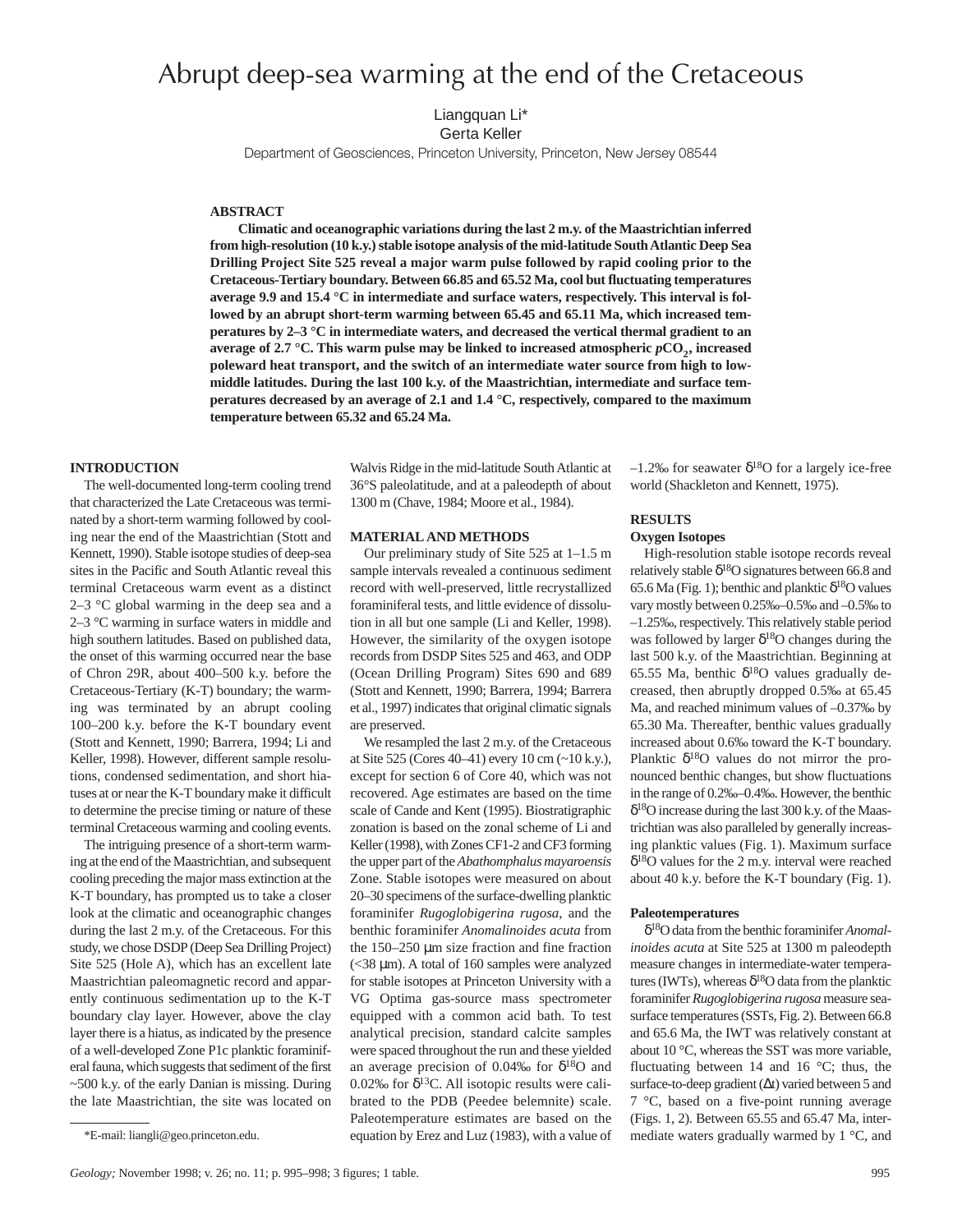

**Figure 1. High resolution (10 k.y.)** δ**18O and** δ**13C records, surface-to-deep thermal (**∆**t), and carbon isotope (**∆δ**13C) gradients at DSDP Site 525. Magnetostratigraphy is from Chave (1984), biozonation is from Li and Keller (1998), and time scale is from Cande and Kent (1995). Light gray lines mark five-point running averages, and light gray band (TS2) marks period of climatic warming and very low vertical thermal gradients. Pal.—Paleocene, PDB—Peedee belemnite standard. Benthic isotopic values are from Anomalinoides acuta and planktic values from Rugoglobigerina rugosa.**

SSTs varied between 14.5 and 15.5 °C. (A onepoint maximum of 17.5 °C was omitted from the calculation of average SST values). During this time, the ∆t decreased from 6 to 4.2 °C, except for a brief surface maximum (Fig. 2).

The major intermediate-water warming was marked by three steps (TS2a–TS2c, Fig. 2): Between 65.45 and 65.32 Ma (TS2a, *n* = 13), there was an abrupt 2.2 °C rise to a plateau averaging 12.3 °C; between 65.32 and 65.24 Ma (TS2b,  $n = 9$ ), IWT reached maximum temperatures averaging 13.1 °C; and between 65.24 and 65.11 Ma (TS2c,  $n = 12$ ), the IWT decreased to an average of 12.3 °C. Similarly pronounced changes are not observed in the SSTs, which generally show higherfrequency variations, particularly during the transition phases (TS2a and TS2c). Nevertheless, averaged SSTs indicate a slight warming between TS1 and TS2a from 15.0 to 15.2 °C, followed by another 0.5 °C warming in TS2b, and subsequent cooling of 0.9 °C in TS2c (Table 1, Fig. 2). During the last 100 k.y. of the Maastrichtian, the SST and IWT decreased to averages of 14.3 and 11 °C, respectively. During the warm pulse (65.45 and 65.11 Ma), the ∆t averaged 2.7 °C as compared to 4.9 °C in TS1 and 3.3 °C in TS3 (Fig. 2).

## **Carbon Isotopes and Surface-to-Deep** δ**13C Gradient**

At Site 525, benthic and planktic  $\delta^{13}$ C values show similar trends and generally covary, though with slightly greater fluctuations recorded in planktic values (Fig. 1). Between 66.8 and 65.6 Ma, benthic and planktic  $\delta^{13}$ C values decreased gradually by 0.25‰ and 0.5‰, respectively, and the  $\Delta \delta^{13}$ C values gradually decreased with an abrupt decrease of 0.25‰ at 65.55 Ma (Fig. 1). During the last 300 k.y. of the Maastrichtian, benthic and planktic values increased by 0.7‰ and 0.5‰, respectively; most of this increase was during the last 100 k.y. accompanied by a 0.5‰ decrease during the last 40 k.y. of the Maastrichtian (Figs. 1, 2). These data suggest only a minor decrease in surface productivity at 65.5 Ma, and a more significant decrease during the last 40 k.y. of the Maastrichtian.

However, the opposite signal is found in the measured fine-fraction  $\delta^{13}$ C values for the last 40 k.y. of the Maastrichtian, which show a decrease of 1‰ and hence indicate more strongly reduced surface productivity (Fig. 2). Because the carbonate fine fraction (<38 µm) consists primarily of calcareous nannoplankton, it is possible that primary productivity was significantly reduced in this group, but not in the surface dwelling planktic foraminifers prior to the K-T boundary. Contradicting this interpretation is the absence of increased dissolution and constant high  $CaCO<sub>2</sub>$ values that suggest that there was no major overall change in the rate of  $CaCO<sub>3</sub>$  production in surface waters prior to the K-T boundary.

## **DISCUSSION Paleoclimate**

Relatively cool though fluctuating late Maastrichtian (66.85 and 65.52 Ma) temperatures

averaging 9.9 °C in IWT and 15.4 °C in SST are indicated at the middle latitude South Atlantic Site 525 (Figs. 1, 2). This relatively cool period was interrupted by a short-term warming that increased IWTs from 10.1 °C to a maximum of 13.3 °C between 65.55 and 65.30 Ma. This maximum warm pulse was followed by a 2–3 °C cooling during the last 100–200 k.y. of the Maastrichtian. In contrast to the pronounced IWT warming, SSTs are more variable and reflect high climatic variability during the transition phases, though the average SST increased only by 0.5 °C during the maximum IWT warming (TS2b, Fig. 2).

However, surface temperatures only increased significantly in the southern and northern high latitudes, where they were accompanied by the incursion of subtropical planktic foraminifera (Huber and Watkins, 1992; Schmitz et al., 1992; Keller, 1993; Keller et al., 1993). The significantly increased SST previously observed in the  $\delta^{18}$ O record at Site 525 based on low sampling resolution (1–1.5 m; Li and Keller, 1998) was not confirmed at the 10 cm sample spacing of this study and appears to have been a result of sample aliasing.

What are likely processes that could have triggered the short-term warming in the deep sea at high latitudes? Stott and Kennett (1990) suggested that the abrupt high-latitude warming near the end of the Maastrichtian may have resulted from changes in the carbon cycle. The abrupt decrease in surface productivity at 65.55 Ma at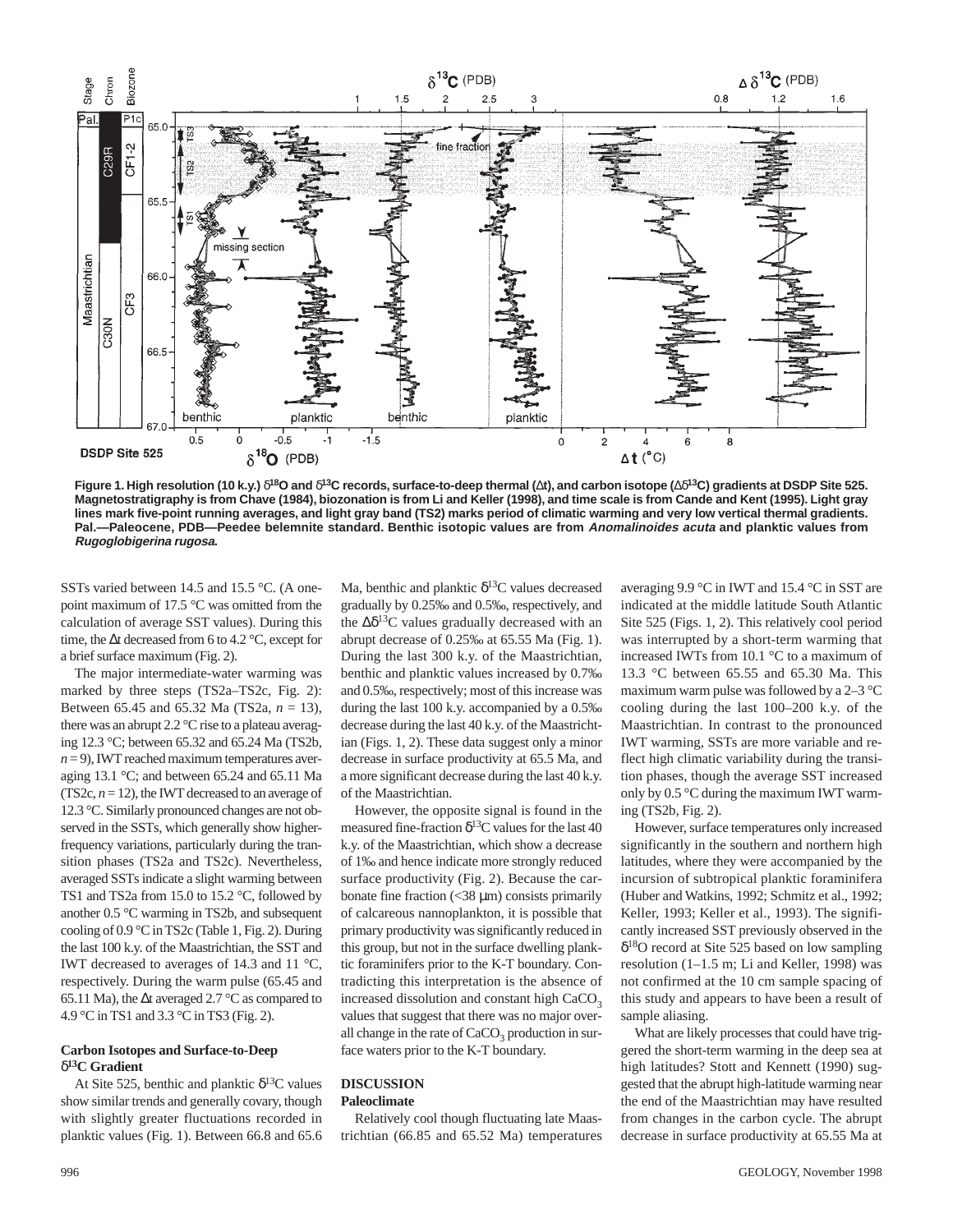

**Figure 2. Expanded paleotemperature and** δ**13C records of last 720 k.y. of Maastrichtian from Site 525.The short-term warming is marked by three stepped changes in IWT (gray band labeled TS2a–TS2c): (1) an abrupt 2.2 °C rise in TS2a, (2) maximum warming that reached temperatures of 13.1 °C in TS2b, and (3) cooling to 12.3 °C in TS2c. During this time interval, SST increased only slightly in TS2b. During last 100 k.y. of Maastrichtian, intermediate and surface waters cooled an average of 2.1 and 1.4 °C, respectively, compared to maximum warming in TS2b.**

Site 525, as suggested by decreased  $\Delta \delta^{13}C$ , implies that increased atmospheric  $pCO<sub>2</sub>$  is the most likely cause for the short-term warming. Deccan Trap volcanic degassing may have contributed significantly to the increased  $pCO<sub>2</sub>$  at this time. The major Maastrichtian Deccan Trap volcanic eruptions occurred in the lower part of Chron 29R, apparently coincident with the shortterm warming at Site 525 (Courtillot et al., 1988, 1996; Jaeger et al., 1989; Baksi et al., 1994; Bhandari et al., 1995). However, climatic effects observed at Site 525 with major warming in IWTs and only minor warming in SSTs, though accompanied by high climatic variability, do not suggest the expected response of a greenhouse effect—namely the global warming of both surface and deep waters.

The observed SSTs at Site 525 and published data from low latitudes (Zachos et al., 1989) seem to support the cool tropics in the latest Cretaceous proposed by D'Hondt and Arthur (1996). This scenario is also suggested by the latitudinal SST gradient between Site 525 (36°S) and Site 690 (~65°S), which suggests a 33% decrease (from 0.18 to 0.12 °C per 1° of latitude, Table 1) between the late Maastrichtian cooling (TS1) and the subsequent warming (TS2), followed by a 17% increase to 0.14 °C per 1° of latitude during the end-Maastrichtian cooling (TS3). These data suggest significantly enhanced poleward heat transport during the short-term warming in TS2.

## **Paleoceanographic Implications**

To evaluate changes in intermediate-water circulation, we estimated the paleodensity based on the model of Railsback et al. (1989), assuming a mean salinity of 34 parts per thousand (ppt) and the same salinity throughout the water column for the interval of TS3. Mean  $\delta^{18}$ O values are used in this study (e.g., for specific intervals labeled TS1–TS3, Fig. 3) to avoid measured margin errors for single samples (TS1:  $n = 21$ ; TS2:  $n = 34$ ; TS3:  $n = 12$ ).

Results show that intermediate-water signals in TS2 are significantly different from those in TS1 and TS3 (Fig. 3). The  $\delta^{18}$ O of *A. acuta* indicates that the cool intermediate waters in TS1 were replaced by a 2.4 °C warmer and 1.6 ppt saltier and denser water mass during the short-

term warming in TS2. During the cooling at the end of the Maastrichtian (TS3), this warmer, saltier, and denser intermediate water mass was replaced by a cooler, lower-salinity, and lowerdensity water mass with values close to TS1 (Fig. 3). These data suggest a different intermediate-water source during the short-term warming in TS2, which may have originated from shallow platform regions in low to middle latitudes. The switch from a high to a lowmiddle latitude source for the intermediate water mass during the climatic warming may be related to a eustatic transgression that resulted in increased shallow marginal-sea areas in low and middle latitudes. In contrast, values for surface paleotemperatures, salinity, and density inferred from *R. rugosa* show no major changes

| TABLE 1. AVERAGED SST, IWT, AND LATITUDINAL GRADIENT AT THREE TIME SLICES |
|---------------------------------------------------------------------------|
| AT THE END OF THE CRETACEOUS                                              |

| Time slice (TS)                                        | Averaged | Averaged   | SST gradient at middle-high | Site            |  |
|--------------------------------------------------------|----------|------------|-----------------------------|-----------------|--|
| (age in Ma)                                            | SST      | <b>IWT</b> | latitudes                   |                 |  |
|                                                        | (°C)     | (°C)       | (°C per 1° latitude)        |                 |  |
| TS3 (65.10-65.00)                                      | 14.3     | 11.0       | 0.14                        | <b>DSDP 525</b> |  |
|                                                        | 10.3     | 9.0        |                             | ODP 690         |  |
| TS2 (65.45-65.11)                                      | 15.2     | 12.5       | 0.12                        | <b>DSDP 525</b> |  |
|                                                        | 11.7     | 9.3        |                             | ODP 690         |  |
| TS2c (65.24-65.11)                                     | 14.8     | 12.3       |                             | <b>DSDP 525</b> |  |
| TS2b (65.32-65.24)                                     | 15.7     | 13.1       |                             | <b>DSDP 525</b> |  |
| TS2a (65.45–65.32)                                     | 15.2     | 12.3       |                             | <b>DSDP 525</b> |  |
| TS1 (65.72-65.52)                                      | 15.0     | 10.1       | 0.18                        | <b>DSDP 525</b> |  |
|                                                        | 9.8      | 6.7        |                             | ODP 690         |  |
| Note: ODP Site 690 data from Stott and Kennett (1990). |          |            |                             |                 |  |